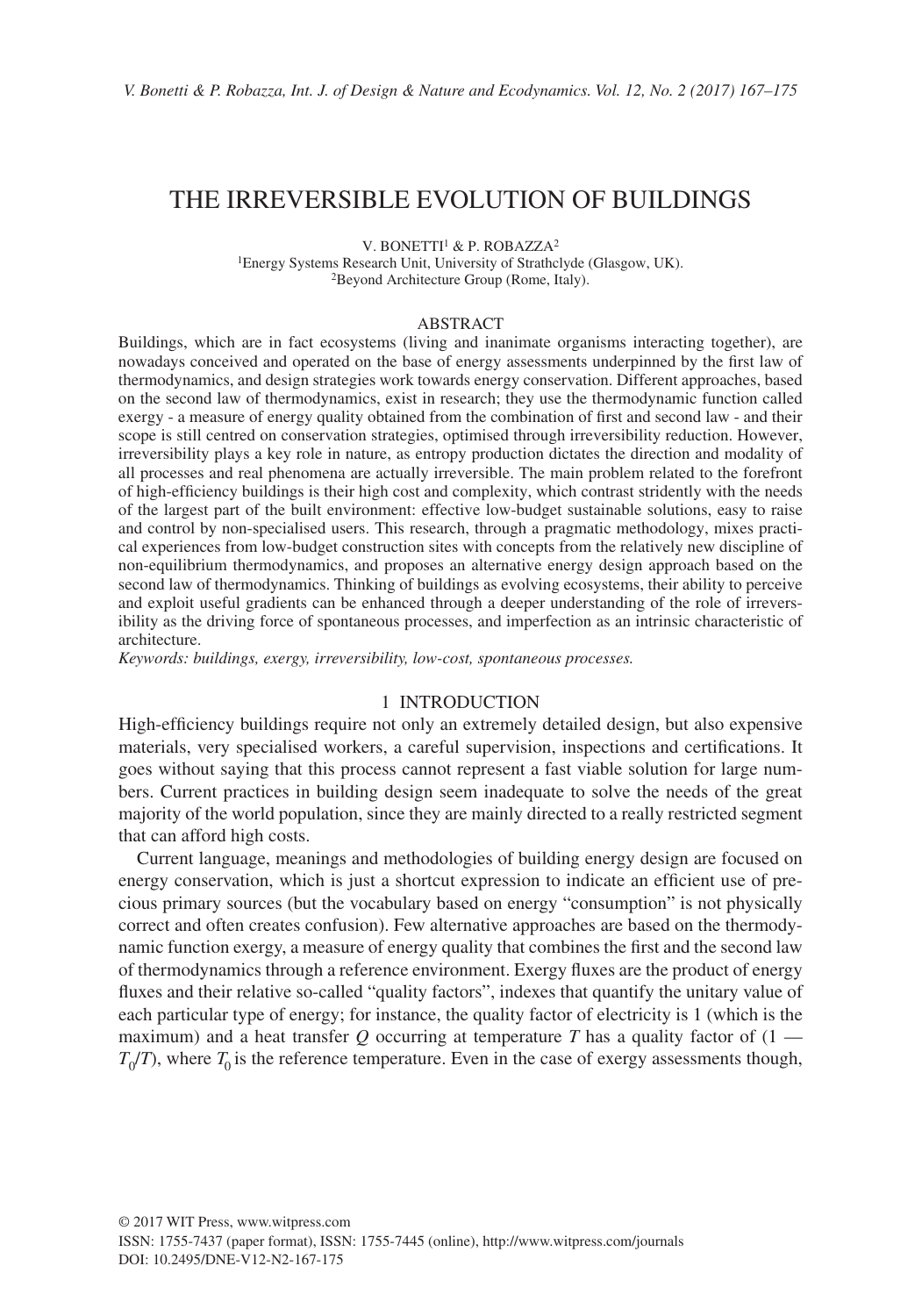the attention is focused on optimizing the processes by reducing their irreversibility (the deviation from an ideal behaviour), and thus the target of energy conservation is not actually contradicted. The whole paradigm is built around the use of limited and harmful carbon sources, which is completely appropriate when these sources are exploited for thermal comfort. But what if they are not?

This research starts by discussing the limits of energy conservation (in section 2) and the need of a shift in paradigm. Through the pragmatical methodology described in 4.1, a reflection on concepts from non-equilibrium thermodynamic and ecology (in section 4.2) is combined with some practical observations (presented in section 4.3) about low-cost and low-efficiency solutions that proved to be more effective than expensive efficient systems. All are mixed in an unstructured attempt to develop the idea presented previously (in 3) and propose a new paradigm for low-cost resilient sustainable houses (in section 4.4). Channeling spontaneous processes to obtain a desired outcome is one of the most effective strategies in any field, and the built environment is no different. This is particularly relevant when economic resources are scarce, and has the potential to create astonishingly successful results.

## 2 THE PROBLEM: LIMITS OF THE ENERGY CONSERVATION PARADIGM The focus of cutting-edge design is on producing "net-zero energy buildings", whose annual energy use equals the amount of renewable energy produced on site, to reduce the consumption of fossil fuels and assure a static comfortable indoor environment (fixed temperature and humidity throughout the year). But the vast majority of buildings in the world are already "zero energy", without thermal comfort, because the occupants have no access to fuels. Despite this situation, the building sector still consumes approximately 40% of the world global energy (World Energy council [1]), showing high levels of inequality both in the use of scarce resources and in the comfort achieved, even within extremely restricted contexts such as a single neighbourhood. The "energy conservation" paradigm fails to deliver, so far, sustainable and resilient solutions at a low cost, and provides limited design guidance for buildings without access to traditional energy supply.

The failure of the "energy conservation" paradigm in delivering design guidance for buildings without access to traditional energy supplies is an interesting problem for at least two reasons. Firstly, the number of people affected. The percentage of people who cannot afford the cost of a hi-tech zero energy house is certainly not less than the 93% of the world population, since only a 7% is classified as "high income" (living with more than \$50 per day), as reported by the Pew Research Centre from data of the World Bank [2]. Furthermore, the so-called "fuel poverty", the inability to afford the energy services needed to maintain thermal comfort at home [3] is an increasing reality also in rich countries. Secondly, the attitude of the people affected. Many renewable technologies, still experimental, require to their users a relatively high level of involvement and most of all the acceptance of a certain risk of discomfort, if a backup system is not in place. Especially the last aspect constitutes an obstacle in current practice, because wealthy customers of renewable energies and passive solutions are not particularly prone to experience conditions outside the standard comfort range, and thus experimental self-sufficient buildings (or groups of buildings) are very rare. But people currently classified as low-income mainly live in uncomfortable houses; therefore, designing in the field of low-budget users removes acceptance obstacles, and allows to experiment technologies in the wider concept of adaptive thermal comfort, in which occupants take a more active role to suit their needs [4].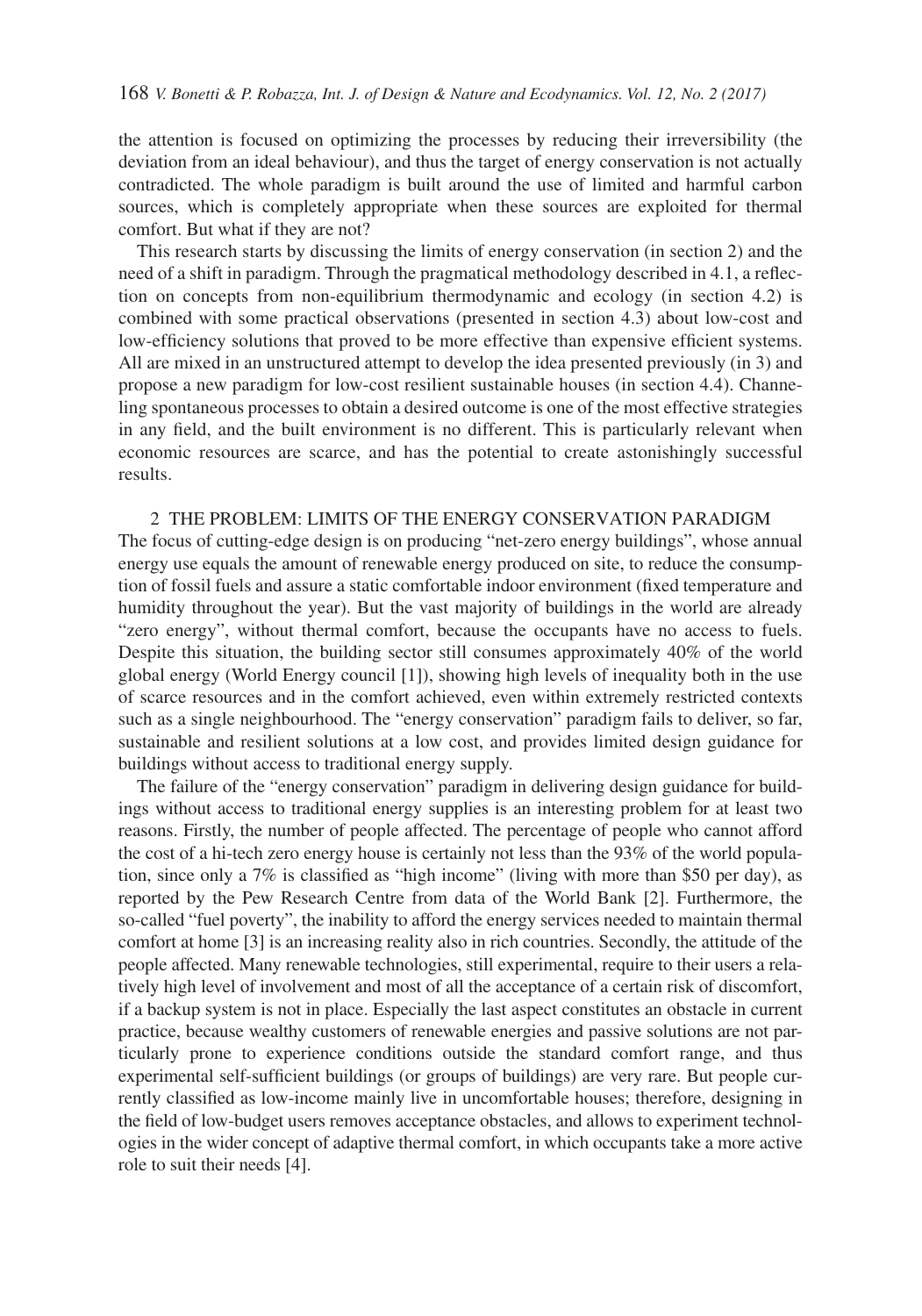As the design process is, according to Parvin *et al.* [5], directed to the wealthiest 1% of the population, the lack of design guidance for low-cost houses with no access to carbon-based sources is still an unsolved problem.

3 THE IDEA: A CHANGE OF PARADIGM AS A POSSIBLE RESPONSE What drives the design process if limited expensive resources are not usable any more? Which indexes can be used to distinguish a successful building from a less effective concept and realisation?

3.1 In search of a new paradigm

Once the idea of using carbon-based sources for building thermal comfort is abandoned, the energy conservation paradigm loses part of its appeal: why should energy be carefully "saved" if free and renewable? The classic concern could be the fact that renewable energies are unpredictable and difficult to harness efficiently, and thus - without an extreme reduction of the energy demand - is practically impossible to achieve satisfying comfort and abandon external supplies at the same time. But, leaving aside for a moment these concerns, what remain are the requirements of sustainability and acceptable cost. Therefore, if two hypothetical sustainable buildings, relying on renewable local sources without using them up, both reach the same level of thermal comfort, cost would be the main criterion of selection and energy consumption would not play an important role. This means that another paradigm for the new generation of renewable buildings is needed. At this point the natural objection could be that the new generation of buildings is still to come. But is it possible to learn how to swim without leaving the shore?

## 3.2 Shifting the attention to low-cost buildings

Idealistic as it may sound, directing the attention to low-cost technologies has various advantages. Although at a first glance it appears sensible focusing building research on high-quality constructions directed to the very wealthy people of the world acting as pioneers, it is quite unrealistic that the same solutions will be applicable for more than an irrelevant number of cases in the short-medium term (which is when strong actions are required to face actual political and environmental challenges). Secondly, and even more importantly, buildings that are already lacking in external energy supplies and whose occupants do not pretend a "climate-chamber" style comfort constitute a more fertile field of experimentation, providing a real taste of design beyond the fossil fuel era. In addition, people classified as poor or low-income (the 15% who are under \$2 per day and the 56% between 2 and \$10 per day) are always already directly involved in the self-construction of their own houses and therefore much easier to engage with building researchers in experimental projects, with a mutual benefit and outcomes which are more realistic than test houses.

## 3.3 Looking at irreversibility under a different light

Living ecosystems evolve towards increased energy use and enhanced ability to store and cycle energy and materials; improvements in perception allow exploitation of surrounding energy gradients, turned into spontaneous fluxes as a response to non-homogeneity [6].

Irreversibility, classically considered as an undesired but partially unavoidable deviation from ideal behaviour, is instead the driving force of spontaneous processes and should not be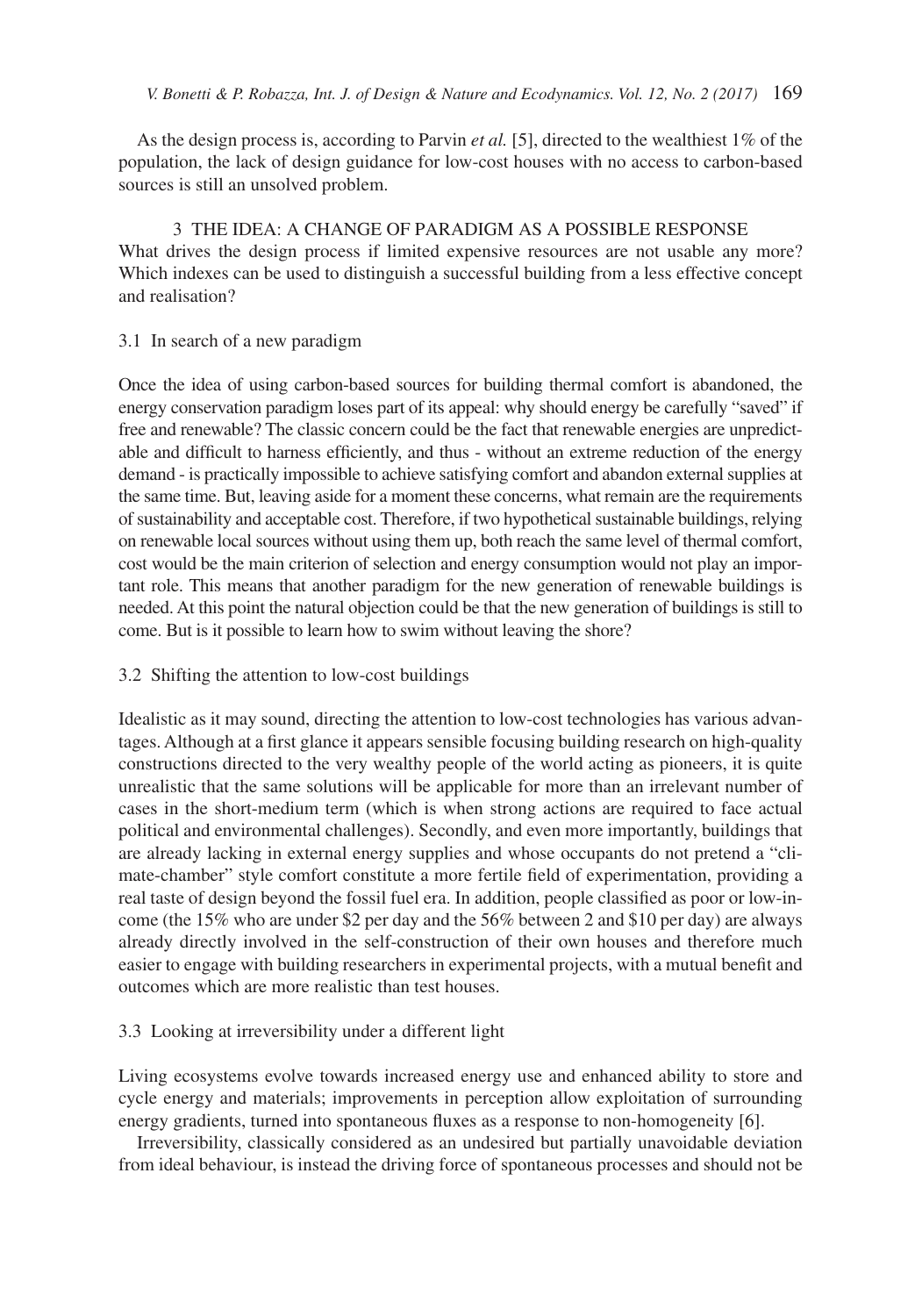unquestioningly contrasted, but rather strategically utilised in the design of imperfect systems, which do not need to be efficient to prove effective. In other words, irreversibilities are not inherently good or bad, they just need to be understood and managed, like young and old age.

The main idea of this research is to consider buildings as living ecosystems - instead of machines - and imitate the dissipative behaviours of successful natural structures, and their relationship with the surrounding environment.

### 3.4 The definition of an exergy budget for the building

For the sake of clarity, the definition of ecosystem considered in this study is the one introduced by the work of the pioneer of ecology Arthur Tansley, and can be summarised as 'a set of organisms and abiotic components linked by processes of energy transfer and cycling of materials.' [7]. Following this definition, the ecosystem boundaries are time dependent and complex to outline, but more meaningful than an imaginary rigid box.

Considering the building as an ecosystem, it is interesting to define its boundaries in terms of energy and matter interactions, and to calculate its "exergy budget", intended as the amount of exergy (distinguished by exergy factors and quantity of each potential source) that can be reached and degraded without affecting the future exergy availability of the building itself and its surrounding ecosystems (other buildings included).

Establishing an accurate exergy budget is not a trivial task, because ecosystem boundaries and interactions are continuously changing, but the main aim of this analysis is to assess the opportunities (to rank available energy sources) and limits (to detect if a source is being exploited beyond its renewability) of the building site, and a high level of accuracy is not needed.

#### 4 METHODOLOGY AND RESULTS

'Thermodynamics is, above all, the science of spontaneous processes' [8].

### 4.1 A pragmatic approach

Action-oriented personalities experience an endless alternation of action and reflection. According to Goldkuhl [9], this is how knowledge is built within a pragmatist methodology. If personal experiences in architecture rarely constitute a satisfying range of cases before a lifetime, they certainly boost a compulsion towards a problem-centred approach and, in this circumstance, also an urgency for a social contextualisation. This research combines practical observations in a large variety of contexts of building design with food for thought coming from thermodynamics and ecobiology, as a response to the absence of effective energy design approaches for low-income situations. The lack of scientific rigour could be forgiven considering the intention of early sharing of ideas and critical elaboration of feedback as potential means of increasing collaboration, avoiding duplication of effort and escaping waste of time in clearly-flawed directions.

### 4.2 Inspirations from non-equilibrium thermodynamics

Far from the ambition of presenting a respectable summary of complex theories of nonequilibrium thermodynamics (the science studying irreversibility, transport processes,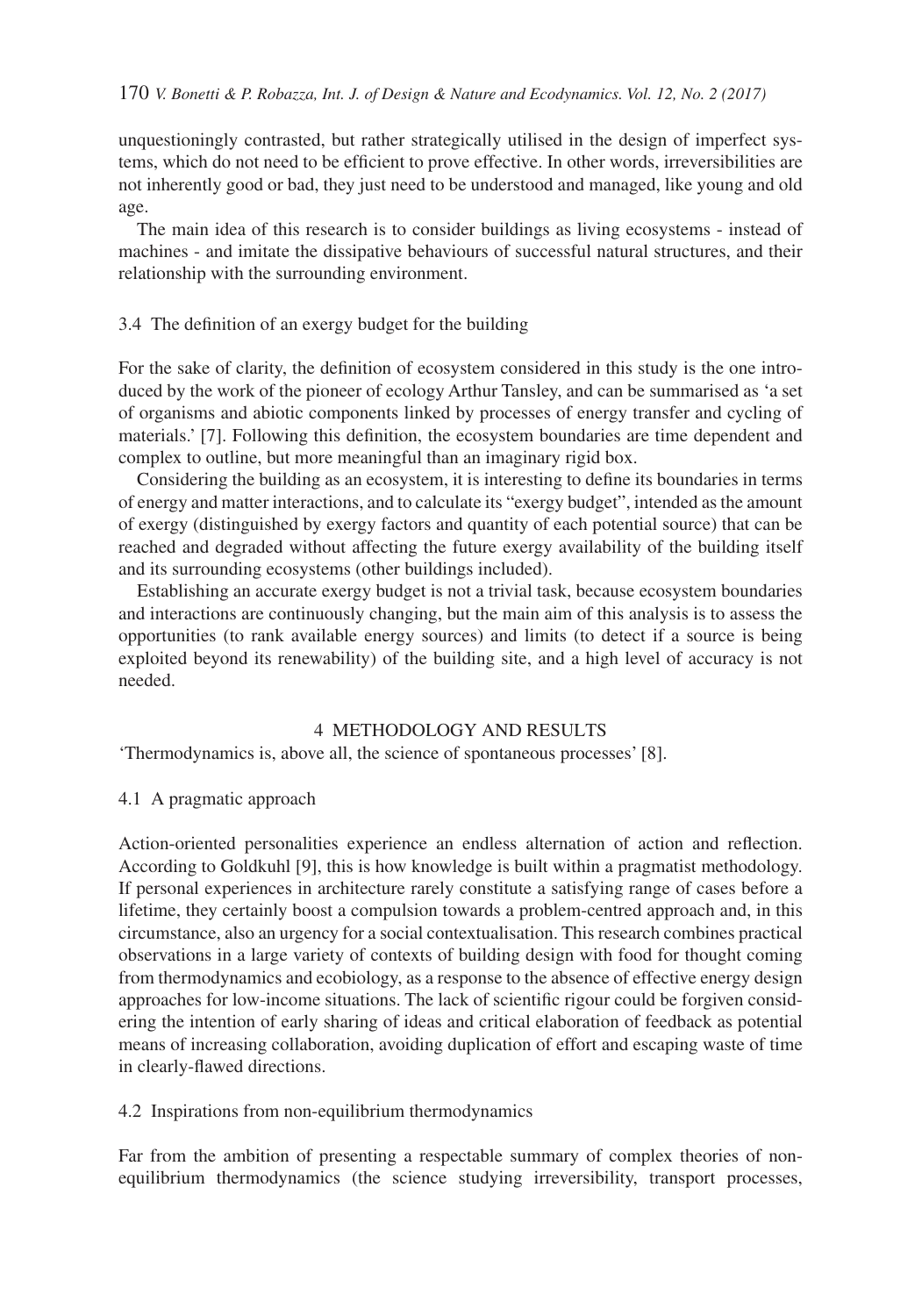coupling effects, dissipative structures), few elements are here reported with the aim of questioning the classical derogative role of irreversibility in technology.

For an open system, the entropy (*S*) change consists of two parts:

$$
dS = d^e S + d^i S \tag{1}
$$

the first  $(d<sup>e</sup>S)$  related to exchanges of energy and matter with the surrounding, the second *(di S)* due to internal irreversible processes. In its more general form, the second law can thus be written, for any system, as  $d \dot{S} \ge 0$  [10], which expresses the fact that entropy is always increased by irreversibility. The rate of entropy production *di S/dt,* calculated through the conservation laws and the second law, is in the form:

$$
\frac{d^i S}{dt} = \int_V \sigma dV = \int_V \sum_i J_i X_i dV
$$
 (2)

where *V* is the volume of the system and *a* the volumetric rate of entropy production, given by the product of the conjugate flows  $J_i$  and forces  $X_i$  related to heat and mass transfer, viscous dissipation, chemical reactions [11]. Wherever a non-homogeneity converts in a flow, entropy is produced.

Schreiber and Gimbel [12] explain how 'entropy, far from opposing evolution, is a thermodynamic driving force that propels natural selection, the mechanism of evolution'. Living systems maintain their order through the input of low-entropy sources and output of high-entropy wastes (including low-temperature heat). The sun is the primary source of low entropy, and organisms are seen as 'energy transfer systems, with beneficial mutations allowing [...] to disperse energy more efficiently to their environment'. Actually, using resources effectively is important, but reducing the energy use does not play a central role, and real processes are never ideal; ecosystems use renewable resources in balanced cycles, or suffer inescapable readjustments whenever any dynamic becomes unsustainable.

The "constructal law", proposed by Bejan in 1996, states that 'for a finite-size system to persist in time (to live), it must evolve in such a way that it provides easier access to the imposed (global) currents that flow through it' [13]. Minimum entropy generation and maximum efficiency, even if commonly used in engineering, cannot be claimed as general principles of end-design [14].

Therefore, the role of irreversibility is not merely detrimental but, as Grecos and Prigogine observed about dissipative structures, entropy can be on the contrary considered as 'a source of order' [15]. As thoroughly explained by Bejan ([14]), entropy is, in general, neither minimised nor maximised, and, as stated by Schneider and Sagan [6], life shows processes going in a definite direction over time, and energy use increases. Flows of energy and matter are moved by gradients, and the ability to perceive the most convenient gradients in the surroundings, and then find an access to them, constitute a kind of intelligence that increases with evolution, 'selectively promoting the growth of those who use dwindling resources without using them up' [6].

#### 4.3 Irreversibility in practice

Experiencing a wide variety of construction types, from very low-budget solutions in countries of the South of the world to high-quality certified net zero energy buildings, in a variety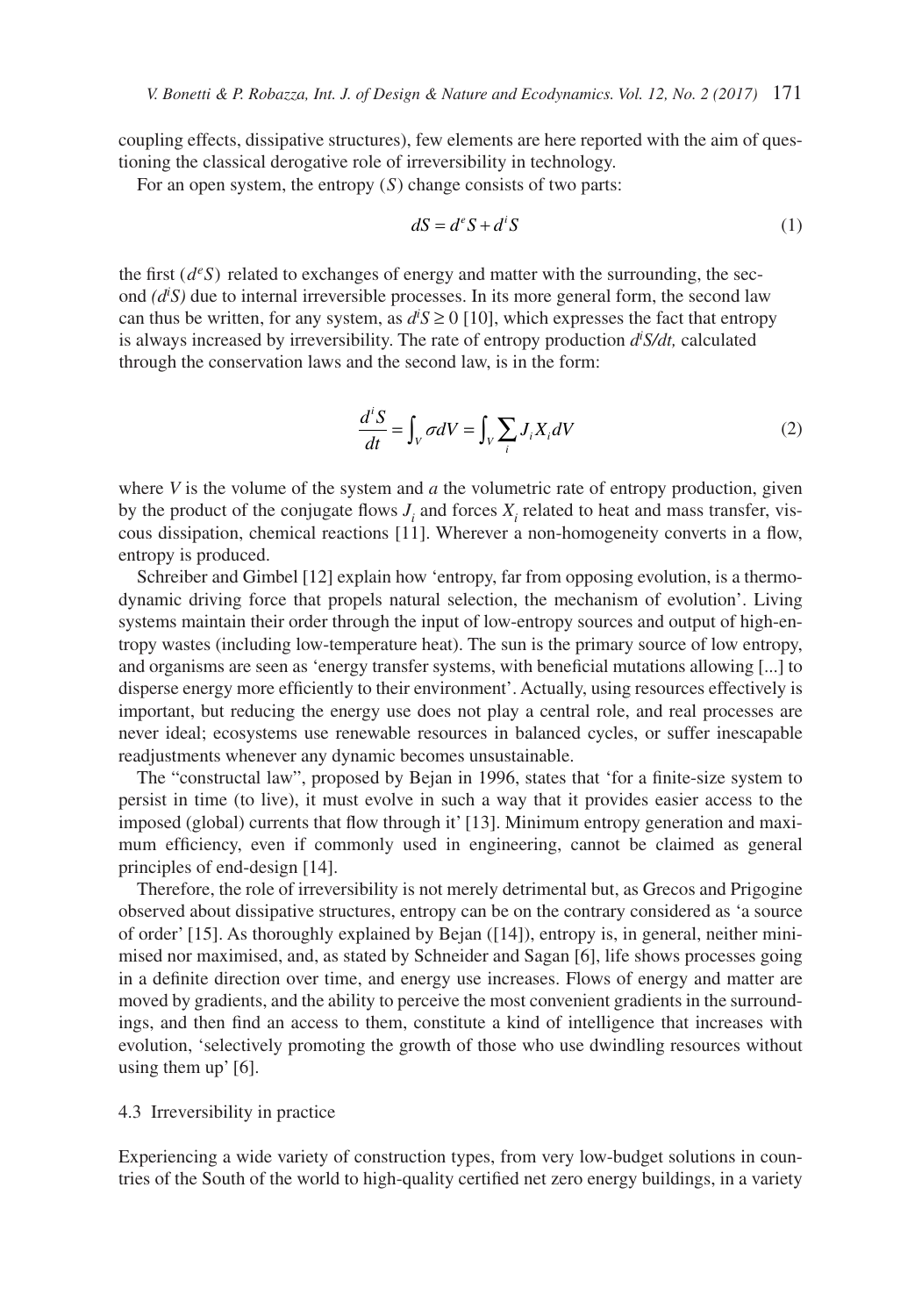#### 172 *V. Bonetti & P. Robazza, Int. J. of Design & Nature and Ecodynamics. Vol. 12, No. 2 (2017)*

of roles, from designer to builder, HVAC installer and finally user, is an effective strategy to acquire an overall view of a specific issue, in this case the role of energy quality in buildings and their subsystems. A few observations are reported here. Obviously, the examples described are not demonstrative of any theory, but they contributed to arise the belief that a deeper and quantitative understanding of the role of energy quality and irreversibility - instead of a monolithic faith in the efficiency - could constitute a sound guidance for building design.

### 4.3.1 Observation 1: optimising cycles

In the design of a pilot project for a remote poor area of the Andean region of Peru, where daily temperature variations can achieve peaks of 35K and the nocturnal climate is very rigid, a particular attention was posed on achieving a satisfying thermal comfort in the main zone, through a relatively high envelope insulation, a complete thermal separation from the ground and both passive and active solar systems. Another part of the building, a loft with a much lower grade of envelope insulation, had larger transparent skylights for illumination purposes. As a result, the thermal performance of the loft was equally effective, and in some conditions better, than the main zone, because even with a considerably lower insulation and no active systems, the heat stored in the indoor thermal mass during the day was enough to maintain a comfortable temperature during the night. The daily cycle resulted in this way optimised at a much lower cost, and the same behaviour was after verified in similar solutions.

In a similar way but a different context, in the countryside of central Italy, high rates of nocturnal natural ventilation combined with massive walls (presenting high thermal mass in the indoor layers) has proven to be an effective and inexpensive way to exploit the summer nocturnal drop in outdoor temperature in the design of passive cooling strategies - more effective and less expensive than focusing on high efficiency.

## 4.3.2 Observation 2: high-efficiency building failures

Very efficient, high-cost buildings showed disappointing behaviours in some cases, for example complete lack of resilience (indoor environment immediately unlivable in consequence of a electricity blackout) or additional air conditioning installation requests due to the inability to absorb or discharge internal loads.

## 4.3.3 Observation 3: design with imperfection in mind

When designing for self-builders, a perfect execution cannot be expected (this has been actually observed also in a large portion of professionally built constructions, but the level of imperfection is obviously greater when non-specialised people are involved). Some low-cost systems are more robust and can perform their function properly; for instance, in a lowbudget building a vapour-barrier membrane is better replaced by an earth interior plastering to manage the indoor humidity cycles without relying on a perfect application.

### 4.3.4 Observation 4: low-efficiency active systems

Efficient solar thermal systems need to discharge excessive heat or almost inevitably suffer breakdowns, and thermal damping is expensive. Low-cost low-efficiency systems (for example those using integral solar collectors or even simple uncovered collectors) can reach lower temperatures - which can be still useful if the demand quality is properly managed - and are therefore more robust and easier to fix. These characteristics make low-cost solutions more suitable for many situations, and the energy captured in their lifetime is anyway competitive.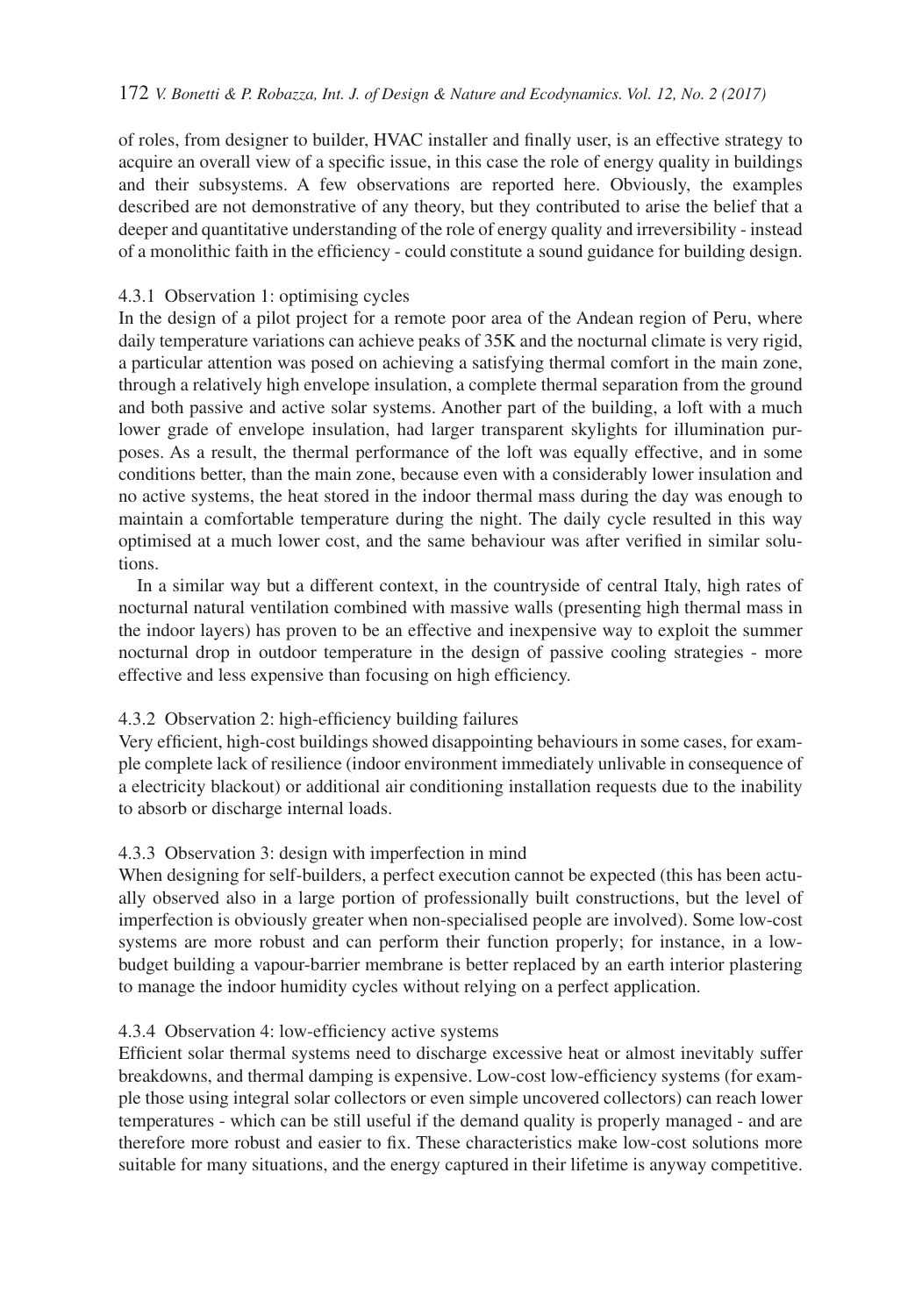Lowering the energy quality demanded allows to consider less efficient (more irreversible) systems, for example, low-quality solar thermal plants to provide heat to emission systems constituted by low-temperature massive slabs, or simple (even do it yourself) wind turbines to provide irregular energy to electric heaters.

From practical experience, robust renewable solutions - easy to install and maintain - are often more irreversible (less efficient) but associated with lower cost and a still competitive overall quantity of energy provided in their lifetime. This translates in a much higher chance to be installed, integrated with other low-cost solutions, and operative for a long period. Simple and cheap systems are unfortunately rarely commercialised, and examples are found more frequently in a "do it yourself" context, lacking of a consistent and documented process of product design.

### 4.4 Results

Energy moves spontaneously from high to low quality, and that is essentially why understanding and quantifying exergy is important in buildings.

### 4.4.1 The irreversible evolution of buildings

Buildings, as living ecosystems, evolve by improving their ability to perceive, capture and consume increasing portions of the natural exergy budget available on site and increasing the exergy drop through them. Exergy assessments guide the design process towards the maximum exploitation of the site potential within the exergy and economic budget constraints.

## 4.4.2 Understanding and quantifying irreversibility in buildings

From an energy perspective, three characteristics are largely considered as fundamental in buildings: thermal comfort, sustainability and resilience (and the largest part of the built environment still fails to deliver at least one of them). If the exclusive use of renewable resources is assumed, sustainability is assured by remaining within the limit of the exergy budget of the building site (which boundaries should be defined as commented in section 3.4).

The first step of the design process therefore should be a rough assessment of the exergy budget available on site in terms of quality factors and quantities. Secondly, the required thermal comfort should be thoroughly investigated (but here, for the sake of brevity, the quality factor of the required thermal comfort is considered as constant, because a discussion about adaptive comfort strategies is out of the scope of this research). The following step is to work iteratively towards comfort and resilience by maximising, within the budget constraints, the building's ability to extract exergy from the environment and discharge entropy. A combination of different strategies helps to reach the target:

- Perception (e.g. through sensors) is the key of access to gradients (if the corresponding action, such as opening inputs and outputs for natural ventilation, can be taken).
- Quality factors near the envelope external surface can be increased with specific devices (e.g. trombe walls, air deflectors).
- Medium and high-exergy emission subsystems (e.g. high temperature radiators) respond faster to variations of internal loads, but can exploit only higher exergy sources.
- Low-exergy emission subsystems accept a large variety of energy sources.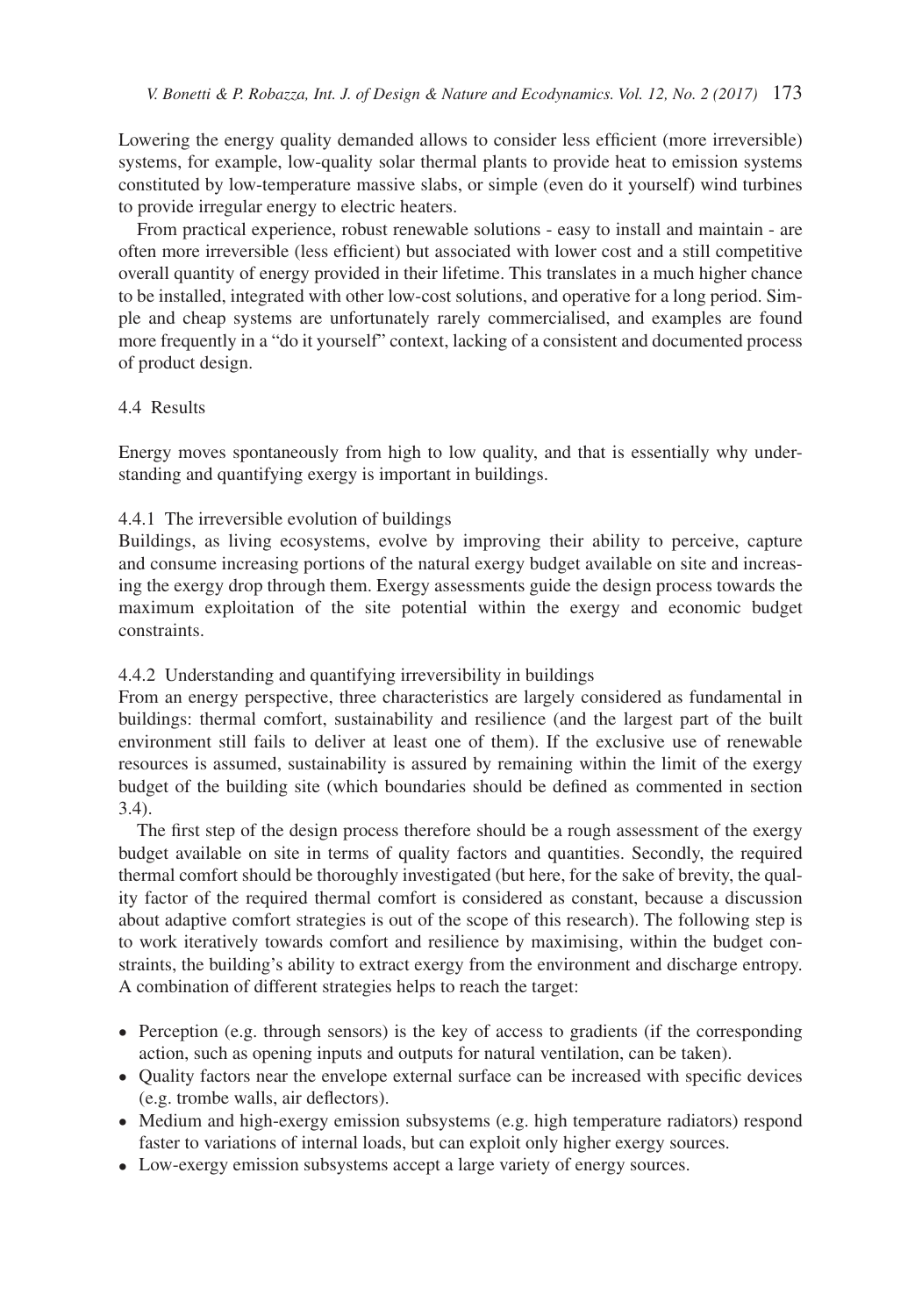- An increased ability of storing exergy and coupling opposite energy requirements increases the ability of exergy extraction.
- Low-cost systems, even if less efficient, allow a wider diversification of sources integrated in the same building (within the economic budget).
- High levels of insulation increase the exergy drop in the envelope.

A compromise between the amount of exergy input from the environment and a low-exergy output, both contributing to increase the exergy drop through the building, is needed to remain within the economic budget. For example, extreme insulation and air tightness can contribute towards the target, but the cost is generally high and additional systems are necessary to avoid overheating; on the other hand, they reduce the quantity of energy required, which is often directly related to the cost of active devices.

#### 5 CONCLUSION AND FUTURE WORK

The aim of this paper is to inspire and initiate a discussion rather than providing rigid statements. The conclusion, derived from a pragmatical research which combines practical experience and a multidisciplinary literature review, is that the quantitative understanding of irreversibility plays a key role in design, and a shift from the energy conservation paradigm to the maximum exploitation of the exergy budget should increase the resilience and lower the cost of sustainable buildings.

Comparing the proposed exergy approach with the current zero-energy building practice, two elements appear as substantially different: terminology and target. The zero-energy terminology reflects the dependency on carbon-based fuels, which led to the acceptance of a relaxed usage of physically incorrect expressions such as "energy consumption" as a fast way to refer to the degradation of non-renewable sources. Such a language is not particularly useful in a context without access to those resources. The target of zero-energy buildings is to maintain the thermal comfort achieved through the wealth of carbon-based sources, without them; it is similar to trying to exit from a drug dependency, and a gradual reduction (hopefully fast enough to avoid lethal consequences) is currently the only widely-accepted strategy. But this target is not particularly helpful to increase the comfort of low-budget constructions, because it implies high costs and specialised workers. Furthermore, it generally does not prioritise resilience, a highly-desirable quality (especially for people more vulnerable to global changes).

Ultimately, a high-efficiency design (that achieves 'less dissipation in the "engines" and more dissipation in the "brakes"' - Bejan, [14]) could be, if necessary and possible in the future, a further step to exploit the exergy drop through low-cost buildings, and thus the proposed approach is not completely in contrast with the actual energy conservation paradigm. However, nowadays high efficiency is not low-cost, and increasing the exergy drop itself (which means having more access to various "engines" and "brakes", even if not so efficient) is here considered a more effective way to achieve comfort and resilience with a restricted budget, and therefore a priority.

Future work is focused on developing a dynamic exergy simulation tool aimed to explore the role of irreversibility in buildings and verifying - both in a virtual and real environment to which extent it is actually possible to obtain a comfortable and resilient low-cost solutions by improving the building's ability to perceive, capture and consume increasing portions of the natural exergy available on site (exergy budget).